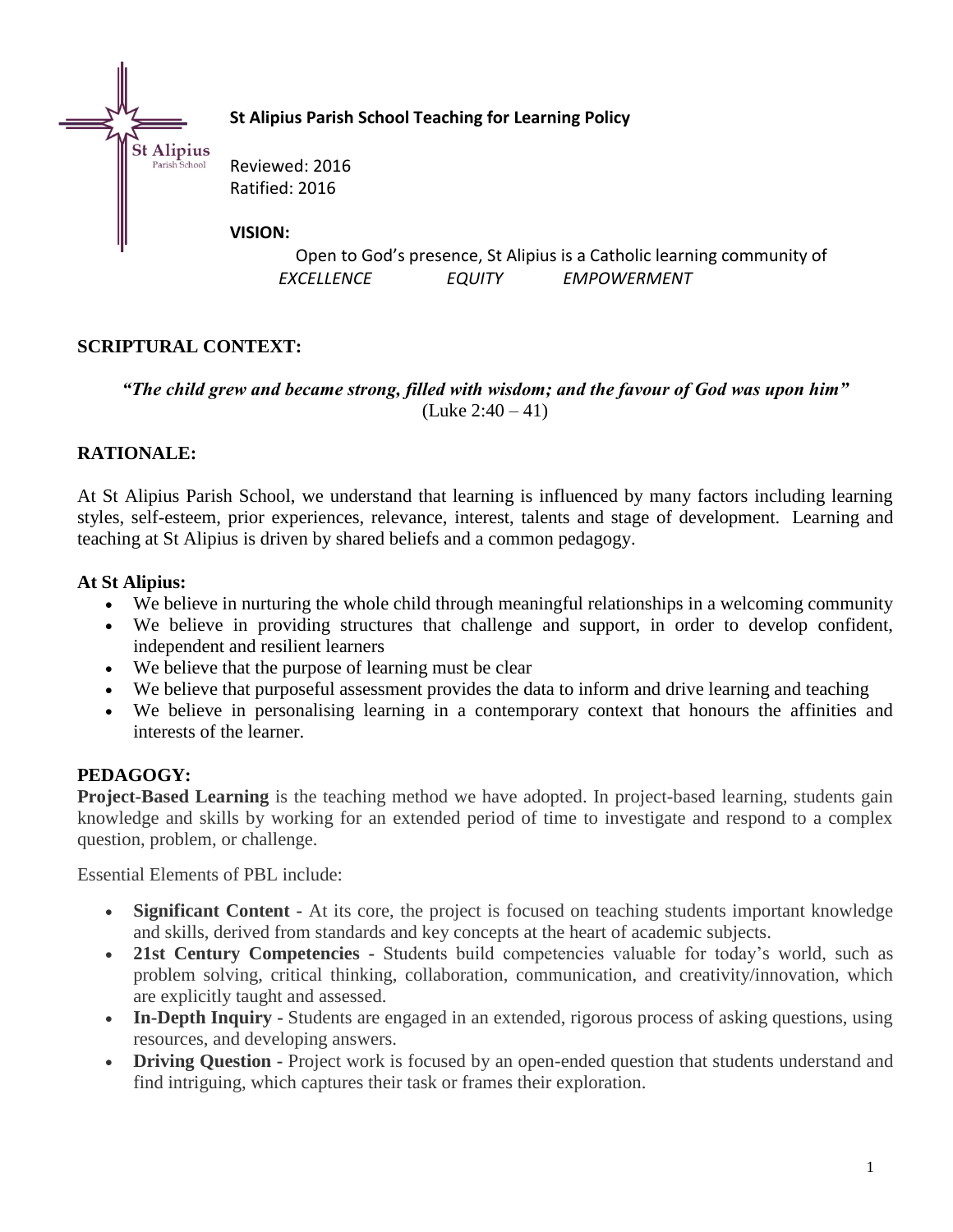- **Need to Know -** Students see the need to gain knowledge, understand concepts, and apply skills in order to answer the Driving Question and create project products, beginning with an Entry Event that generates interest and curiosity.
- **Voice and Choice -** Students are allowed to make some choices about the products to be created, how they work, and how they use their time, guided by the teacher and depending on age level and PBL experience.
- **Critique and Revision -** The project includes processes for students to give and receive feedback on the quality of their work, leading them to make revisions or conduct further inquiry.
- **Public Audience -** Students present their work to other people, beyond their classmates and teacher.

## **POLICY STATEMENT:**

It is the policy of St Alipius Parish School that to cater for the overall development of the child, learning and teaching approaches will be adopted that ensure a quality of teaching for learning for all students within the school. Teaching will be project-based, innovative and developmentally oriented, reflecting the beliefs of our Catholic Faith community. The Arts, communication technologies, thinking processes, personal learning and interpersonal development skills will permeate the learning at St Alipius.

#### **POLICY GUIDELINES GUIDELINE INDICATORS**

| Teaching for learning at St Alipius will:                         | To ensure this occurs:                                                                                                                                                                                                                                                                                                                                                                                                                                                                                                                                                                                                                                                                                                                                                                                           |
|-------------------------------------------------------------------|------------------------------------------------------------------------------------------------------------------------------------------------------------------------------------------------------------------------------------------------------------------------------------------------------------------------------------------------------------------------------------------------------------------------------------------------------------------------------------------------------------------------------------------------------------------------------------------------------------------------------------------------------------------------------------------------------------------------------------------------------------------------------------------------------------------|
| Focus on explicit skill development                               | Teachers will explicitly teach skills, provide<br>opportunities to practise and apply these skills<br>in a wider context<br>Teachers will use approaches which will<br>$\bullet$<br>foster development of a wide range of<br>thinking skills<br>Students will be encouraged to be risk takers<br>$\bullet$<br>and to see mistakes as a valuable part of<br>learning<br>Students will be encouraged to express and<br>$\bullet$<br>discuss their ideas, develop skills in co-<br>operative activities and share responsibilities<br>for common tasks<br>Teachers will encourage students to develop<br>$\bullet$<br>new interests and skills while continuing to<br>build on existing strengths and interests<br>Students will be encouraged to see school as<br>$\bullet$<br>the beginning of life-long learning |
| Acknowledge children's learning styles,<br>interests and talents. | Students will have a voice and choice in their<br>learning<br>Students will have opportunities to work<br>$\bullet$<br>individually, in small groups or as a whole<br>class                                                                                                                                                                                                                                                                                                                                                                                                                                                                                                                                                                                                                                      |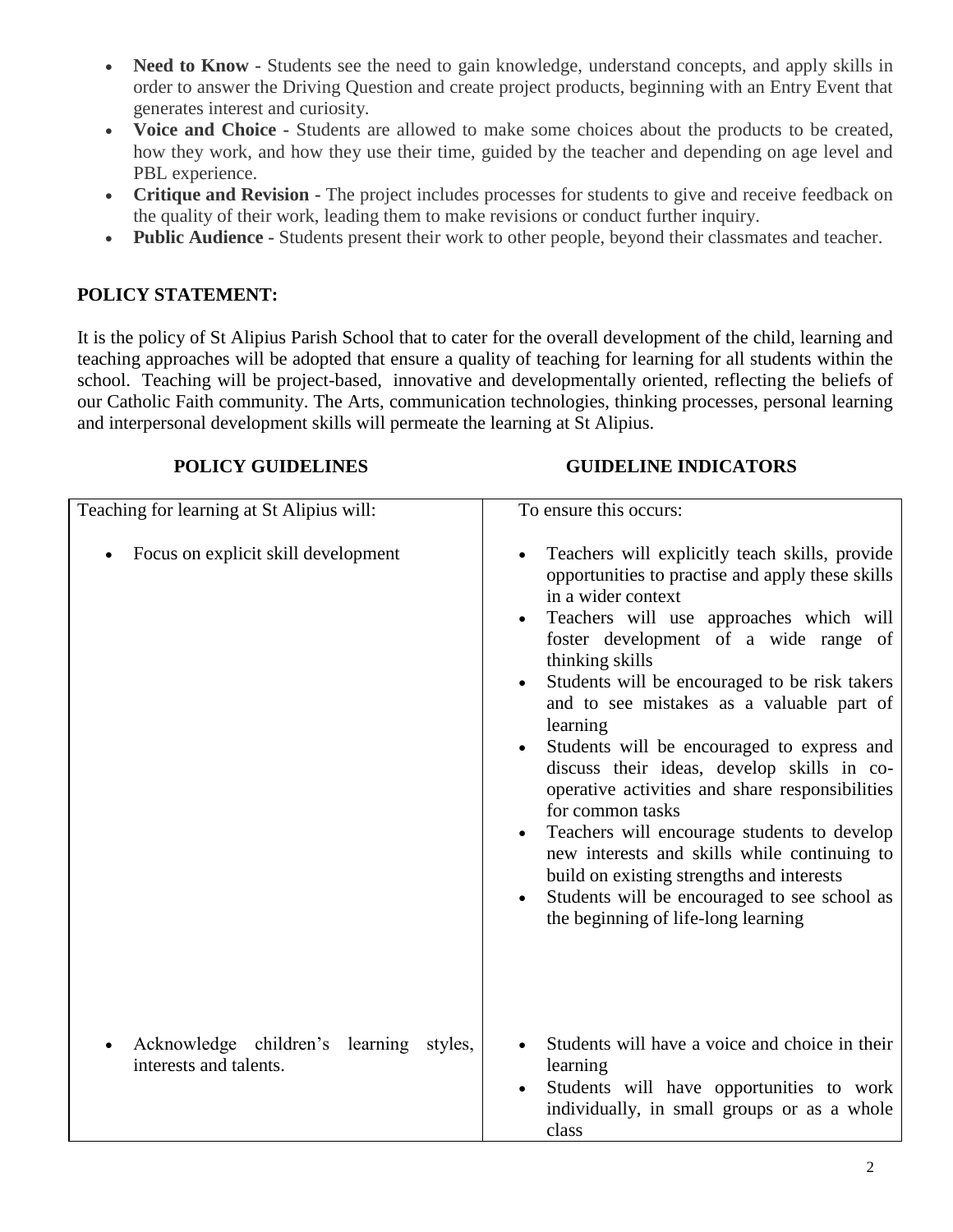| Gather current, relevant data that will drive<br>Teachers will use assessment for, as and of<br>the next point of learning for students.<br>learning<br>Teachers will adhere to the Assessment<br>$\bullet$<br>Schedule for standardised testing<br>Teachers<br>will prepare pre-tests<br>before<br>teaching a series of lessons and post- tests in<br>order to show growth over time<br>Teachers will keep records of formal<br>assessment on a shared Data Portal<br>Teachers will plan programs which cater for<br>the individual needs of the children<br>Relevant intervention programmes will be<br>implemented where appropriate<br>will formally write<br>Teachers<br>termly<br>$\bullet$<br>Individualised Learning Programmes (ILPs)<br>for students requiring adjusted programmes.<br>Parents and teachers will be recognised and<br>Acknowledge<br>positive<br>and<br>encourage<br>affirmed as partners in education, exercising<br>support and involvement between peers,<br>different roles and responsibilities in pursuit<br>teachers, families and the wider community.<br>of a common vision<br>The importance of community, home, school<br>and parish will be recognised and affirmed<br>throughout teaching and planning<br>Families will receive a formal written report<br>$\bullet$<br>twice yearly<br>Families of students with an alternative<br>learning program will be offered Student<br>Support Groups, termly<br>Families will be invited to attend Learning<br>$\bullet$<br>Conferences to celebrate achievements and<br>set future goals twice yearly<br>Families will be invited to attend Learning<br>$\bullet$<br>Expos each term to celebrate student learning. | Students are involved in their learning and<br>$\bullet$<br>take responsibility for it. |
|-------------------------------------------------------------------------------------------------------------------------------------------------------------------------------------------------------------------------------------------------------------------------------------------------------------------------------------------------------------------------------------------------------------------------------------------------------------------------------------------------------------------------------------------------------------------------------------------------------------------------------------------------------------------------------------------------------------------------------------------------------------------------------------------------------------------------------------------------------------------------------------------------------------------------------------------------------------------------------------------------------------------------------------------------------------------------------------------------------------------------------------------------------------------------------------------------------------------------------------------------------------------------------------------------------------------------------------------------------------------------------------------------------------------------------------------------------------------------------------------------------------------------------------------------------------------------------------------------------------------------------------------------------------------------------------------------------|-----------------------------------------------------------------------------------------|
|                                                                                                                                                                                                                                                                                                                                                                                                                                                                                                                                                                                                                                                                                                                                                                                                                                                                                                                                                                                                                                                                                                                                                                                                                                                                                                                                                                                                                                                                                                                                                                                                                                                                                                       |                                                                                         |
| 3                                                                                                                                                                                                                                                                                                                                                                                                                                                                                                                                                                                                                                                                                                                                                                                                                                                                                                                                                                                                                                                                                                                                                                                                                                                                                                                                                                                                                                                                                                                                                                                                                                                                                                     |                                                                                         |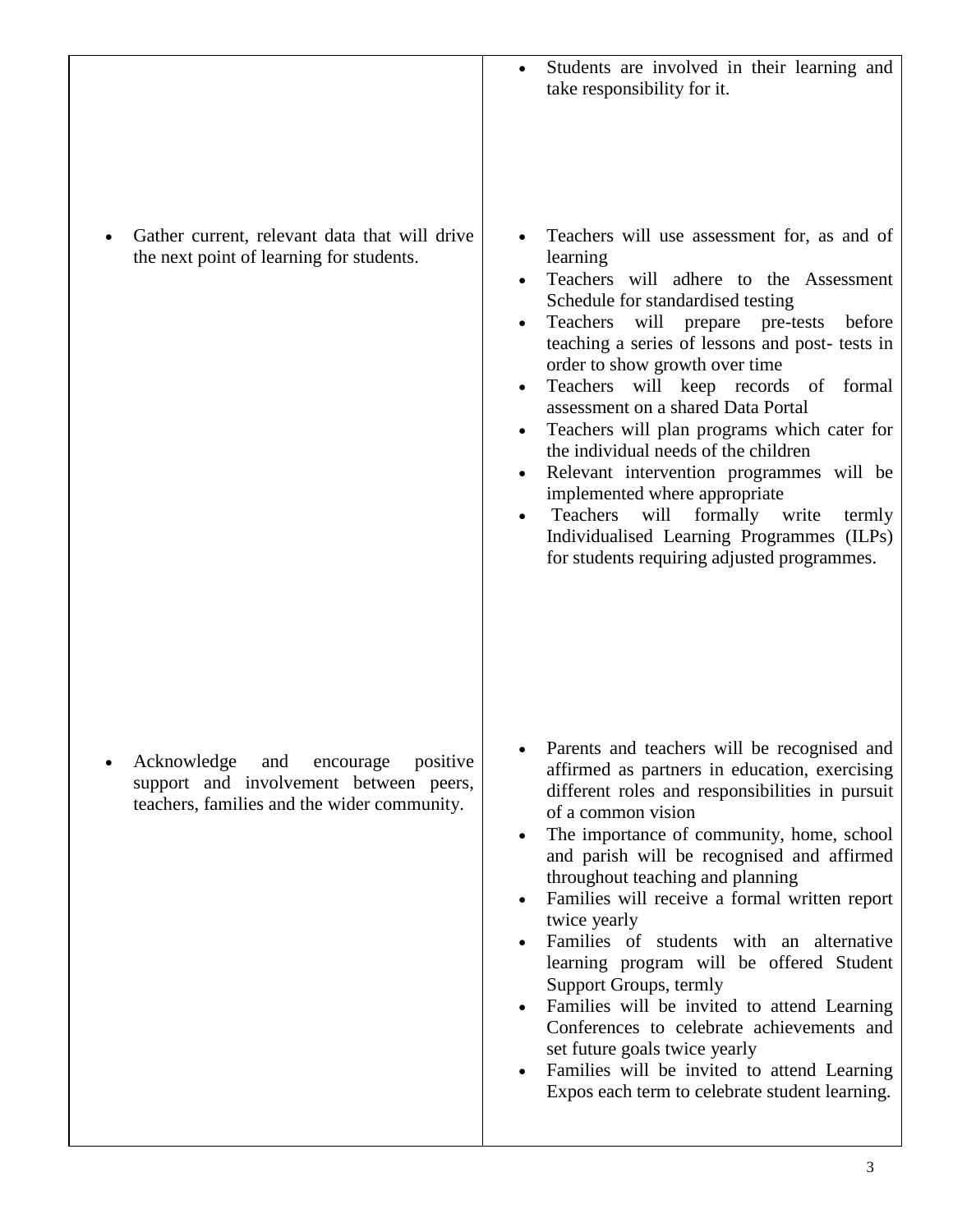| Be informed by the Victorian Curriculum as<br>provided through VELs and Awakenings<br>documentation                                                                                                                                                | Teachers<br>will<br>relevant,<br>provide<br>learning<br>teaching<br>comprehensive<br>and<br>programmes<br>Teaching teams will plan specifically using<br>$\bullet$<br>these documents<br>Curriculum plans will be developed to ensure<br>$\bullet$<br>we adequately include the components of the<br>Victorian Curriculum<br>Implementation of a Social and Emotional<br>$\bullet$<br>Curriculum will be implemented<br>Appropriate professional development is<br>$\bullet$<br>undertaken by staff and complies with the<br>minimum hours of professional development<br>outlined by the Victorian Institute of<br>Teaching. |
|----------------------------------------------------------------------------------------------------------------------------------------------------------------------------------------------------------------------------------------------------|-------------------------------------------------------------------------------------------------------------------------------------------------------------------------------------------------------------------------------------------------------------------------------------------------------------------------------------------------------------------------------------------------------------------------------------------------------------------------------------------------------------------------------------------------------------------------------------------------------------------------------|
| At St Alipius we believe that learning:                                                                                                                                                                                                            | Teachers will to provide learning experiences<br>that:                                                                                                                                                                                                                                                                                                                                                                                                                                                                                                                                                                        |
| Is an interactive process<br>Is active not passive<br>$\bullet$<br>Is a complex process<br>Involves:<br>thinking processes<br>learning and applying skills<br>organising<br>re-organising<br>and<br>information<br>recalling and storing knowledge | Are interesting, purposeful, challenging,<br>relevant to each student and geared to ability<br>levels within each class group<br>Are structured to acknowledge prior<br>knowledge and allow progression of learning<br>from the known to the unknown<br>Take into account the range of different<br>$\bullet$<br>learning styles<br>Teachers will be encouraged to enhance and<br>٠<br>develop their own teaching style through<br>attendance<br>formal<br>informal<br>at<br>and                                                                                                                                              |
|                                                                                                                                                                                                                                                    | professional development<br>Teachers will be given opportunities for<br>٠<br>professional development to ensure that they<br>are utilising current curriculum and current<br>teaching strategies.                                                                                                                                                                                                                                                                                                                                                                                                                             |